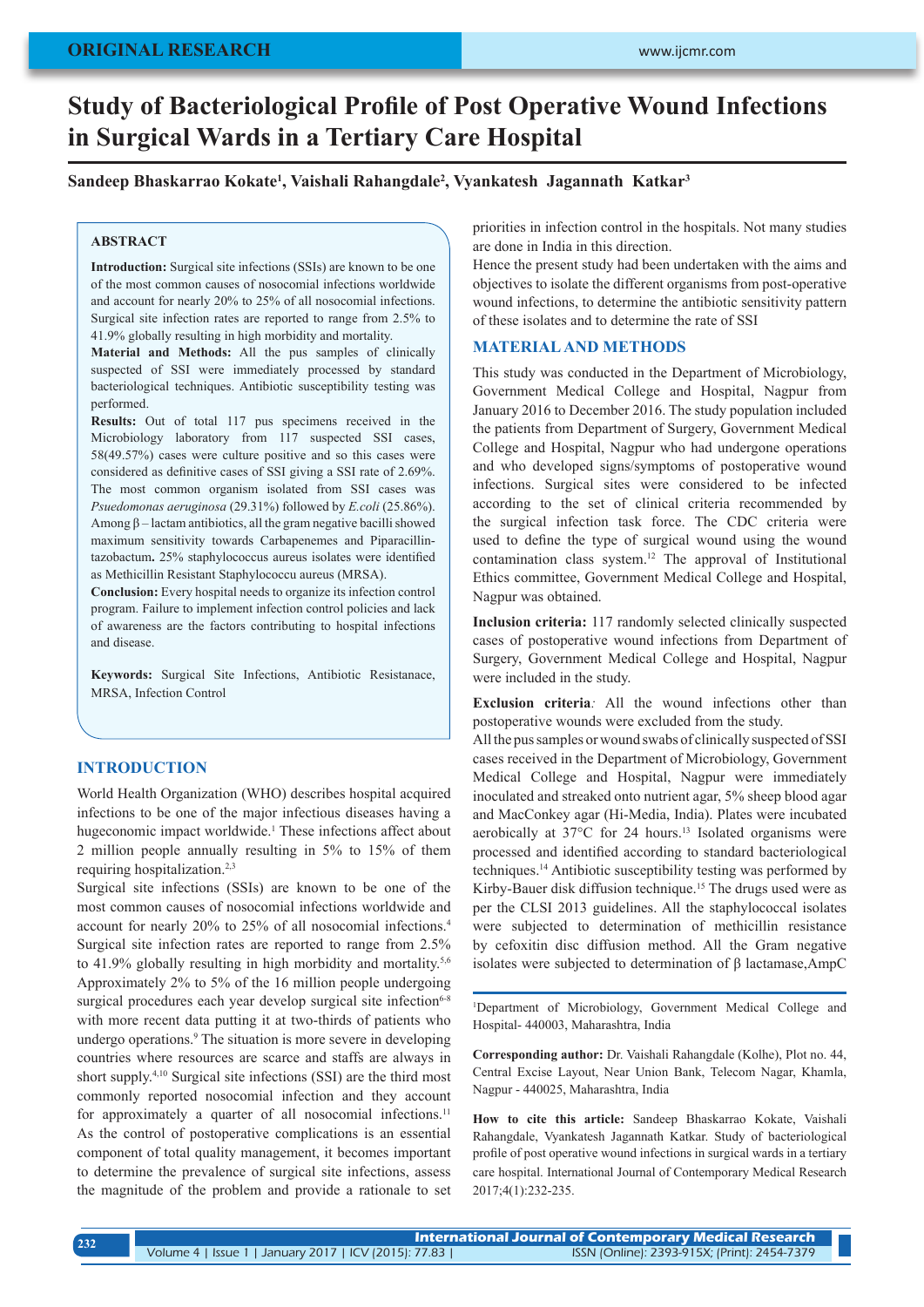β-lactamase and metallo β-lactmases.16

## **STATISTICAL ANALYSIS**

Microsoft office 2007 was used for the statistical analysis. Descriptive statistics like mean and percentages were used for interpretation of data.

# **RESULTS**

Out of total 117 pus specimens received in the Microbiology laboratory from 117 suspected post operative wounds which had clinical signs/symptoms of infection i.e. suspected SSI cases, 58(49.57%) cases were culture positive and so this cases were considered as definitive cases of SSI. Thus cases 58(49.57%) were diagnosed as the SSI cases out of 2150 total surgeries conducted in operation theatre of Department of Surgery giving a SSI rate of 2.69%. Out of these culture positive SSI cases, 17(14.52%) were clean contaminated wounds and 100 (85.47%) were clean wounds.

The most common organism isolated from SSI cases was *Psuedomonas aeruginosa*  (29.31%) followed by *E.coli* (25.86%).

Among β – lactam antibiotics**,** all the gram negative bacilli showed maximum sensitivity towards Carbapenemes and Piparacillin-

| S.No           | <b>Organism</b> isolated                                   | Number $(\% )$ |
|----------------|------------------------------------------------------------|----------------|
|                | Psuedomonas aeruginosa                                     | 17(29.31)      |
| $\overline{2}$ | E.coli                                                     | 15(25.86)      |
| 3              | Klebsiellae pneumoniae                                     | 09(15.51)      |
| 4              | Staphylococcus aureus                                      | 08 (13.79)     |
| 5              | Acinetobacter baumanii                                     | 05(8.62)       |
|                | Citrobacter freundii                                       | 03(5.17)       |
| 8              | Proteus mirabilis                                          | 01(1.72)       |
|                | Total                                                      | 58 (100)       |
|                | <b>Table 1:</b> Organisms isolated from SSI cases $(n=58)$ |                |

# **Table-1:** Organisms isolated from SSI cases (n=58)

| Gram negative bacilli                       | <b>Antibiotics</b> |           |           |  |  |  |
|---------------------------------------------|--------------------|-----------|-----------|--|--|--|
|                                             | Of                 | Ak        | Pb        |  |  |  |
|                                             | $\frac{1}{2}$      | $(\%)$    | (%)       |  |  |  |
| Psuedomonas aeruginosa (17)                 | 10(58.82)          | 11(64.70) | 04(23.52) |  |  |  |
| E. coli (15)                                | 06(40)             | 06(40)    | 03(20)    |  |  |  |
| Klebsiellae pneumonia (09)                  | 05(55.55)          | 04(44.44) | 02(22.22) |  |  |  |
| Acinetobacter baumanii (05)                 | 02(40)             | 02(40)    | 02(40)    |  |  |  |
| Citrobacter freundii (03)                   | 02(66.66)          | 02(66.66) | 02(66.66) |  |  |  |
| Proteus mirabilis (01)                      | 00(00)             | 00(00)    | 00(00)    |  |  |  |
| Of- Oflaxacin, Ak-amikacin, Pb- Polymyxin B |                    |           |           |  |  |  |

**Table-3:** Resistance pattern of the Gram negative bacilli against fluoroquinolones, aminoglycoside and polypeptide isolated from SSI cases

| Organism                                                                                              | Antibiotics $(\% )$ |    |    |                                      |       |      |      |                |                |
|-------------------------------------------------------------------------------------------------------|---------------------|----|----|--------------------------------------|-------|------|------|----------------|----------------|
|                                                                                                       |                     | €n | Cz | C <sub>0</sub>                       |       | G    |      | Vа             |                |
| Staphylococcus aureus                                                                                 | 07                  | 03 | 04 | 07                                   | 08    | 04   | 04   | 0 <sup>0</sup> | 0 <sup>0</sup> |
| $(n=08)$                                                                                              |                     |    |    | $(87.50)$ $(37.50)$ $(50)$ $(87.50)$ | (100) | (50) | (50) | (00)           | (00)           |
| E-Erythromycin, Cn-Cefoxitin, Cz-Cefazolin, Co-trimoxazole, T-Tetracycline, G-Gentamycin, Cf-Ci-      |                     |    |    |                                      |       |      |      |                |                |
| profloxacin, Va-Vancomycin, Lz-Linezolid                                                              |                     |    |    |                                      |       |      |      |                |                |
| <b>Table-4:</b> Antibiotic resistance pattern of <i>staphylococcus aureus</i> isolated from SSI cases |                     |    |    |                                      |       |      |      |                |                |

| S.<br>N <sub>0</sub> | Organism                    | Number of ESBL<br>producer<br>$organisms (\% )$                    | Number of<br>Ampcβ<br>lactamase<br>producer<br>organisms<br>(%) | Number of<br>metallo-β-lacatmase<br>producer<br>$organisms (\% )$ |
|----------------------|-----------------------------|--------------------------------------------------------------------|-----------------------------------------------------------------|-------------------------------------------------------------------|
| $\mathbf{1}$         | Psuedomonas aeruginosa (17) | 04(23.52)                                                          | 03(17.64)                                                       |                                                                   |
| 2                    | $E. coli$ (15)              | 01(6.66)                                                           | 03(20)                                                          |                                                                   |
| 3                    | Klebsiellae pneumoniae (09) | 02(22.22)                                                          |                                                                 |                                                                   |
| 5                    | Acinetobacter baumanii (05) | 01(20)                                                             |                                                                 |                                                                   |
| 6                    | Citrobacter freundii (03)   |                                                                    | 01(33.33)                                                       |                                                                   |
| 7                    | Proteus mirabilis (01)      | 01(100)                                                            |                                                                 |                                                                   |
|                      |                             | <b>Table-5:</b> β-lactamase production among Gram negative bacilli |                                                                 |                                                                   |

| Gram negative bacilli                                                                                                                                                  |               |                            |           |                 | Antibiotics  |                                                                                           |                           |                   |           |
|------------------------------------------------------------------------------------------------------------------------------------------------------------------------|---------------|----------------------------|-----------|-----------------|--------------|-------------------------------------------------------------------------------------------|---------------------------|-------------------|-----------|
|                                                                                                                                                                        | $A(^{0}_{0})$ | $Ac(^{9}/_{0})$            | PIT (%)   | $Pc(^{9}/_{0})$ | $Cn(^{9}/0)$ | $Cf\mathbf{z}(\%)$                                                                        | $\mathbb{C}\text{pm}(\%)$ | $\mathbf{lp}(\%)$ | MRP(%)    |
| Psuedomonas aeruginosa (17)                                                                                                                                            | 7(100)        | (4(82.35))                 | 04(23.52) | (29.41)         | 6(94.11)     | 3(76.47)                                                                                  | 8(47.05)                  | 06(35.29))        | 5(29.41)  |
| $E.$ coli $(15)$                                                                                                                                                       | 15(100)       | 12(80)                     | 05(33.33) | 03(20)          | 02(13.33)    | 02(13.33)                                                                                 | 3(20)                     | 05(33.33)         | 05(33.33) |
| (lebsiellae pneumonia(09                                                                                                                                               | 9(100)        | 6(66.66)                   | 6(66.66)  | 01(11.11)       | 2(22.22)     | 2(22.22)                                                                                  | 2(22.22)                  | 14 (44.44)        | 02(22.22) |
| cinetobacter baumanii (05)                                                                                                                                             | 05(100)       | 03(60)                     | 01(20)    | $01(20)$        | 01(20)       | 01(20)                                                                                    | 01(20)                    | 02(40)            | 01(20)    |
| itrobacter freundii (03)                                                                                                                                               | 03(100)       | 03 (66.66)                 | 1(33.33)  | 1(33.33)        | 03(100)      | 00(00)                                                                                    | 00(00)                    | 00(00)            | 00(00)    |
| Proteus mirabilis (01)                                                                                                                                                 | D1(100)       | 00(00)                     | 1(100)    | 00(00)          | 00(00)       | 0(00)                                                                                     | 00(00)                    | 0(00)             | 00(00)    |
| A-Ampicillin, Ac-Amoxycillin-clavulanic acid, PIT – Piperacillin-tazobactum, PC-Piperacillin, Cn-cefoxitin, Ch-ceftazidime, Cpm- Cefepime, Ip- Imepenem, MRP-Meropenem |               |                            |           |                 |              |                                                                                           |                           |                   |           |
|                                                                                                                                                                        |               | Table-2: Resistance patter |           |                 |              | of the Gram negative bacilli against $\beta$ – lactam antibiotics isolated from SSI cases |                           |                   |           |
|                                                                                                                                                                        |               |                            |           |                 |              |                                                                                           |                           |                   |           |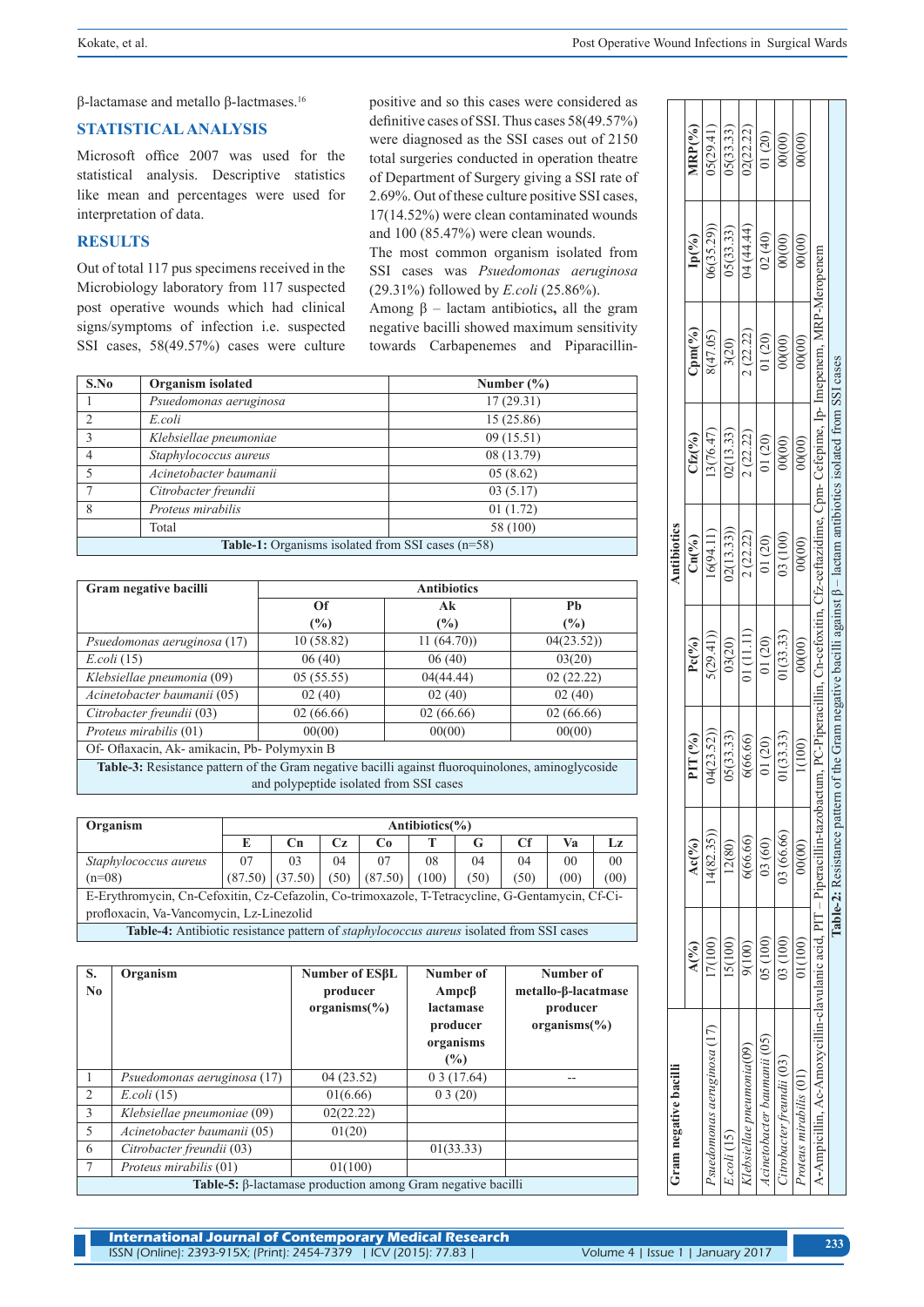tazobactum. Out of these eight staphylococcal isolates, two (25%) isolates were identified as Methicillin Resistant Staphylococcu aureus (MRSA).

# **DISCUSSION**

Post-operative wound infection still remains one of the most important causes of morbidity and is one of the most common nosocomial infection<sup>17</sup> in surgically treated patients. In the present study, an attempt has been made to know the various bacterial flora responsible for surgical site infections and their antibacterial susceptibility pattern. The rate of SSI varies greatly worldwide and from hospital to hospital. The rate of SSI varies from 2.5% to 41.9% as per different studies.<sup>18-21</sup> The incidence of SSI in the present study is 2.69% even though high, is in agreement with the various studies.

The most common organism isolated from SSI cases in the present study was *Psuedomonas aeruginosa* (29.31%) followed by E.coli (25.86%).Ramesh et al 201322 reported *E. coli* (20.8%) as the most common organism isolated followed by *S. aureus*  (16.1%) from SSI cases.Whereas some studies also revealed *Staphylococcus aureus* as the most common organism isolated from *SSI*. 19,22 The high incidence of gram-negative organisms in the post operative wound infections can be attributed to be acquired from patient's normal endogenous microflora<sup>23</sup>

The present study also revealed that all the gram negative bacteria(GNBs) isolated were having a very high percentage of resistance to β-lactam antibiotics and also were showing a low susceptibility to cephalosporins and aminoglycosides. Extensive use of inappropriate antibiotics in empirical therapy can cause emergence of such resistant bacterial strains, especially in healthcare centers. .These GNBs showed maximum sensitivity towards piperacillin-tazobactam, imepenem and polymyxin B. This finding coincides well with Patel et al et al 2011.<sup>23</sup>

Our study also revealed that all the staphylococci showed maximum sensitivity towards Vancomycin and Linezolid which is again in accordance with Raza et al 2013.24 In the present study we isolated 25% MRSA from SSI cases. Naik et al 201125 reported isolation of 9.6% of MRSA from SSI cases whereas Ramesh et al 201322 reported isolation of 66.37% MRSA from SSI cases.

## **CONCLUSION**

A better Surveillance system for surgical site infection with feedback of appropriate data to surgeons is highly recommended to reduce the SSI rate in tertiary health care centres. Thus, every hospital needs to organize its infection control program. Failure to implement infection control policies and lack of awareness are the factors contributing to hospital infections and disease. Guidelines and protocols for basic infection control practices such as hand washing, written protocols of perioperative, intraoperative and post operative infection control practices should be widely available and adhered to.

### **REFERENCES**

- 1. WHO. Surveillance, control and prevention of hospital acquired (nosocomial) infections. Report of an advisory group. 1981 BAC/NIC/81.6.
- 2. Bock Avalos S. Knocking out nosocomial infections. Nursing 2010 June 24. URL:http://findarticles.com/p/ articles/mi\_qa3689/is\_200411/ai\_n9471334/. Accessed

August 15, 2013.

- 3. Anusha S, Vijaya LD, Pallavi K, Manavalan R. An Epidemiological Study of Surgical Wound Infections in a surgical unit of Tertiary care Teaching Hospital. Indian Journal of Pharmacy Practice. 2010;4:8-13.
- 4. Martone WJ, Nicholas RL. Recognition, prevention, Surveillance and Management of SSI. Clin Infect Dis. 2001; 33:67-8.
- 5. Brown S, Kurtsikahvi G, Alonso EJ, Aha L, Bochoidez T, Shushtakashiri M, et al. Prevalence and predictors of SSI in Tbilisi Republic of Georgia. J Hosp Infect. 2007;66:160- 166.
- 6. Mawalla B, Mshana SE, Chalya PL, Imirzalioglu C, Mahalu W. Predictors of surgical site infections among patients undergoing major surgery at Bugando Medical Centre in Northwestern Tanzania. BMC Surgery. 2011;11:21.
- 7. Blomstedt GC.Infection in Neurosurgery:A restrospective study of 1143 patients and 1517 operations. Acta Neurochir (Wien). 1985;78:81–90.
- 8. Gaynes RP, Culvar TC, Edwards SR, Richards C, Telson JS. Surgical site infection [SSI], rate in the United States 1992-1998. The National Nosocomial Surveillance System Basic SSI risk index. Infect Control Hosp Epidemiol. 2006; 27:1401-1404.
- 9. Bernstein J. The Silent Epidemic. http://www. huffingtonpost.com/james-bernsteinmd/ the-silentepidemic\_b\_3006709.html. Published 2013. Accessed August 16, 2013.
- 10. Agarwal M, Thomas P. Prevalence of post-op. nosocomial infection in neuro-surgical patients and associated risk factors - A prospective study of 2441 patients. Nurs J India. 2003;94:197–8.
- 11. Lilani SP, Jangale N, Chaudhary A, et al. Surgical site infection in clean and clean-contaminated cases. Ind J Med Microbiol. 2005;23:249-52.
- 12. Center for Disease Control, National Nosocomial Infections Study Quarterly Report, First and Second Quarters 1973; Altlanta, CDC, July, 1974.
- 13. Collee JG, Marr W. Specimen collection, culture containers and media In: Collee JG, Fraser AG, Marmion BP, Simmons A (eds): Mackie and McCartney Practical Medical Microbiology, 14<sup>th</sup> ed, NewYork: Churchill – Livingstone, pp 95-112.1996a
- 14. Collee JG, Miles RS, Watt B.Tests for identification of bacteria In: Collee JG, Fraser AG, Marmion BP, Simmons A (eds): Mackie and McCartney Practical Medical Microbiology, 14th ed, NewYork: Churchill –Livingstone, pp 131 - 50.1996b
- 15. Bauer AW, Kirby WMM, Sherris JC, Turck M: Antibiotic susceptibility testing by a standardized single disc method. Am J Clin Pathol. 1966;45:493-6.
- 16. Clinical and Laboratory Standards Institute,Performance standards for antimicrobial disk susceptibility tests; Approved standard. 2013;33:M100-S23.
- 17. Suljagić V, Jevtic M, Djordjevic B, Jovelic A. Surgical site infections in a tertiary health care center: Prospective cohort study. Surg Today. 2010;40:763-71.
- 18. Reichman DE, Greenberg JA. Reducing Surgical Site Infections: A Review. Rev ObstetGynecol. 2009;2:212-21.
- 19. Lilani SP, Jangale N, Chowdhary A, Daver GB. Surgical site infection in clean and clean-contaminated cases. Indian J Med Microbiol. 2005;23:249-52.
- 20. Anvikar AR, Deshmukh AB, Karyakarte RP, Damle AS, Patwardhan NS, Malik AK, *et al*. A one year prospective